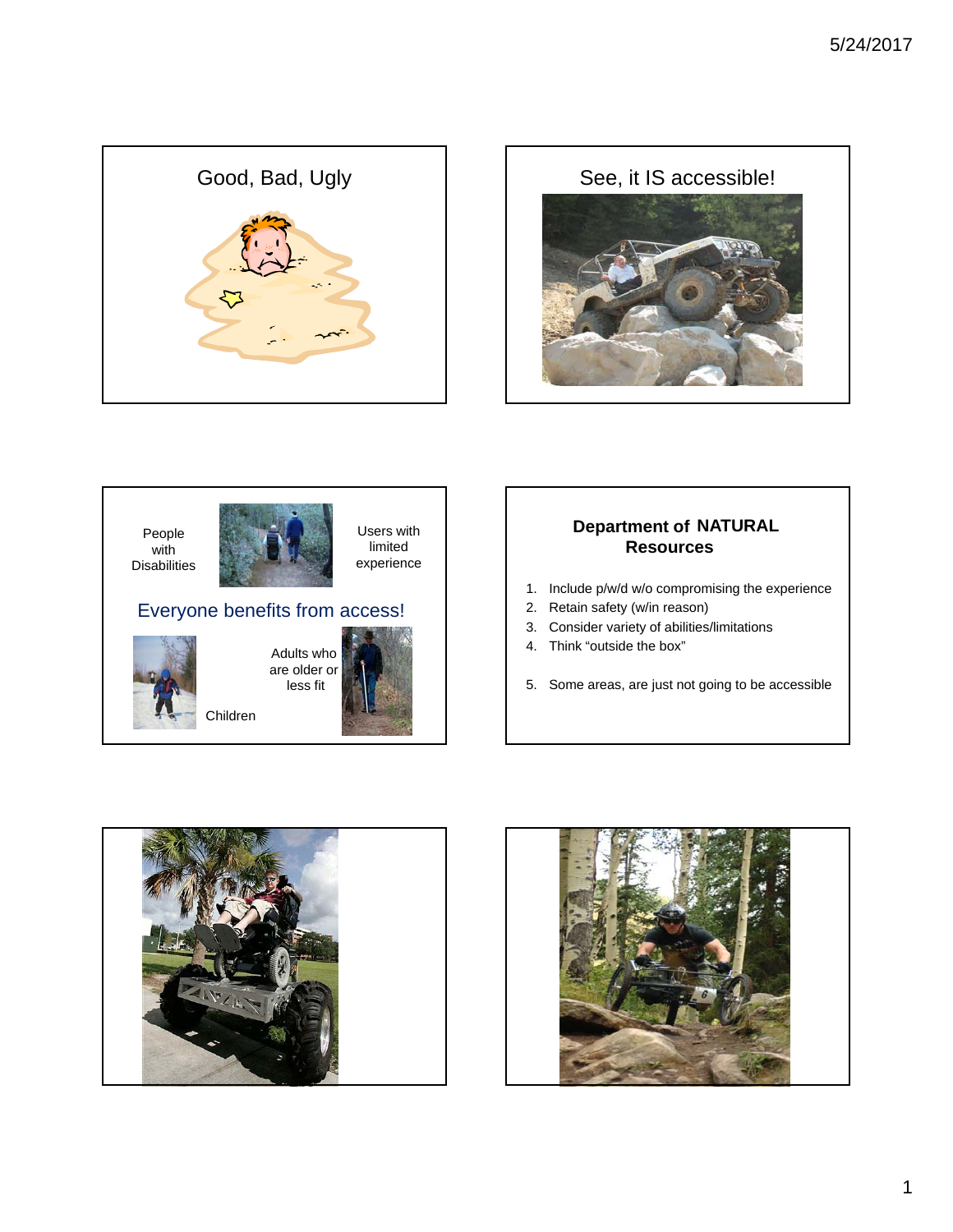## DOJ Priorities

- 1. Front door Park Office, Check-in, Entrance
- 2. Services What's the attraction?
- 3. Restrooms Pit toilets, Comfort stations
- 4. Other Drinking fountains, Vending machines, Telephones









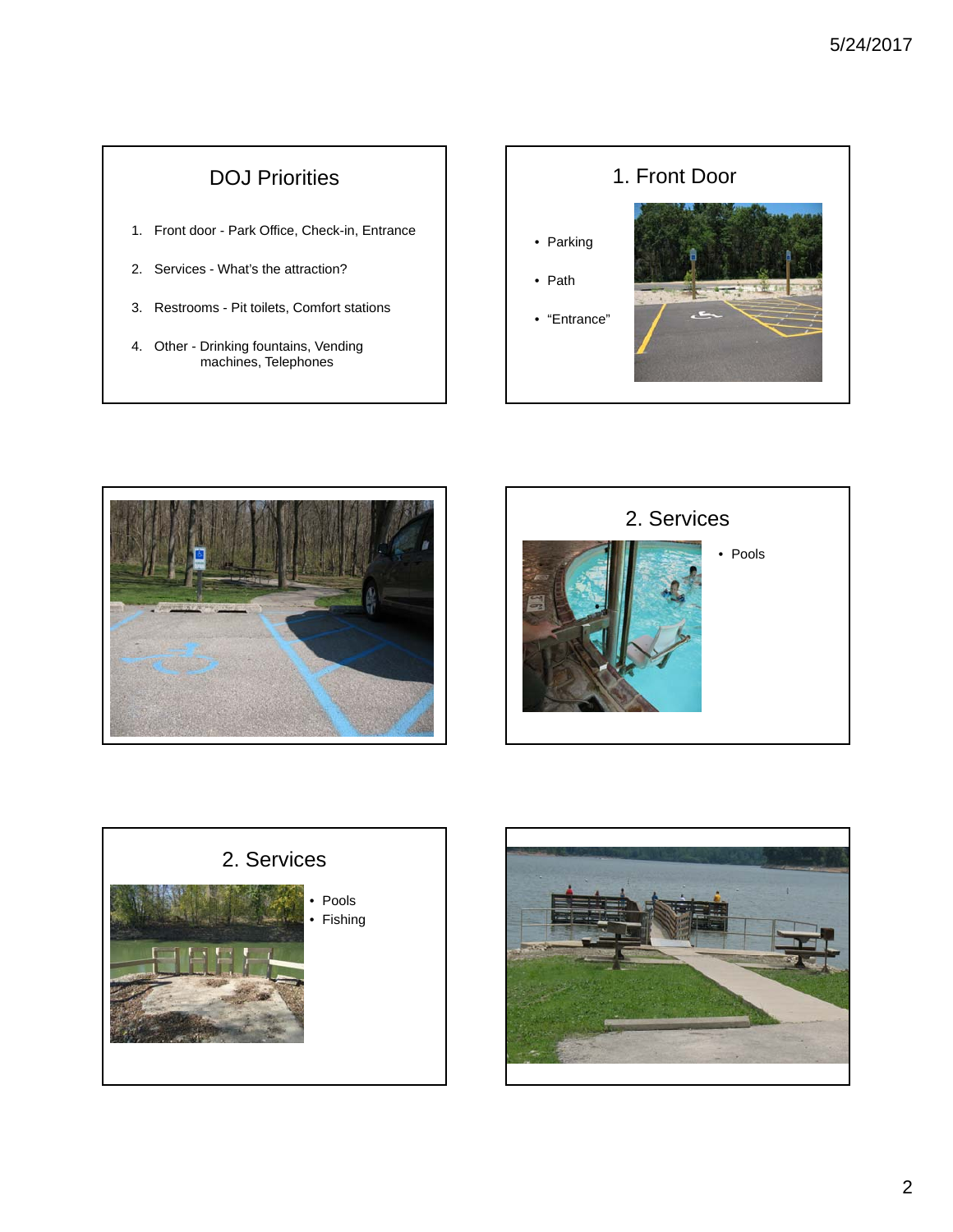









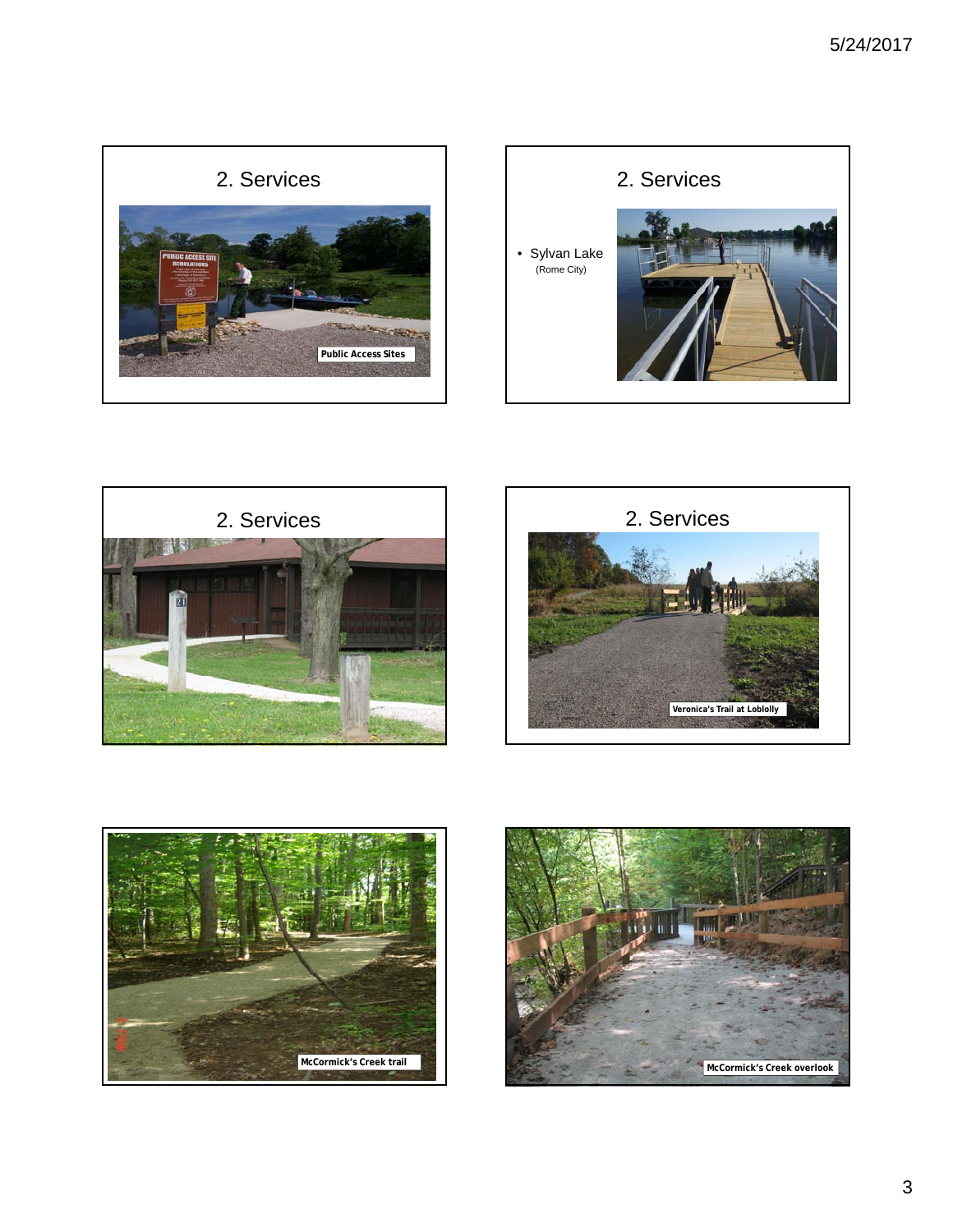









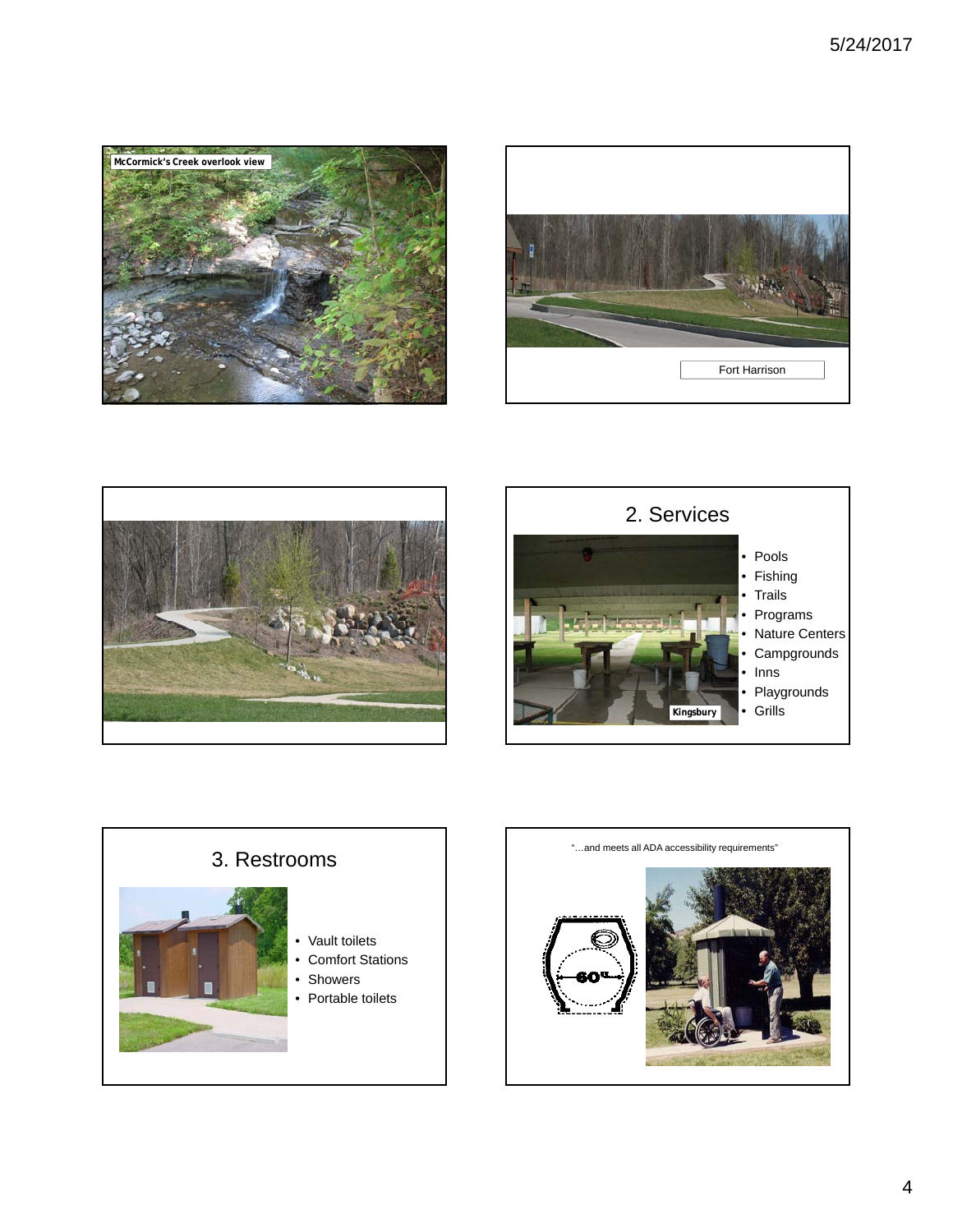









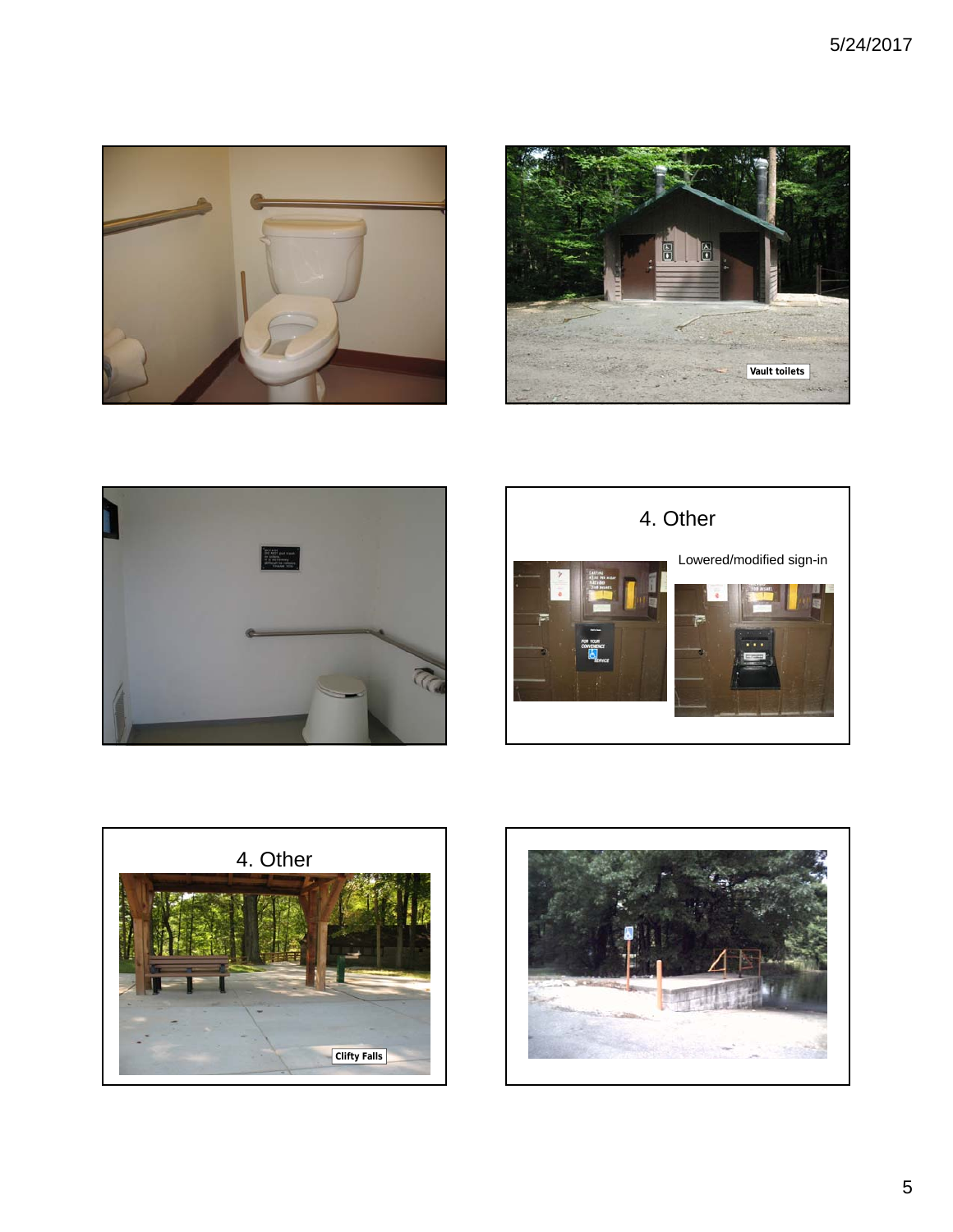#### Points to remember · Installation · Maintenance 1. Put it on a 1. Follow requirements schedule



2. Involve others







# ORAR

A continuous unobstructed path designated for pedestrian use that connects accessible elements within a picnic area, camping area, or designated trailhead.

Paths connecting, for example:

- parking spaces to a picnic or camp unit – a picnic unit to a toilet building
- accessible picnic tables to other accessible camping elements

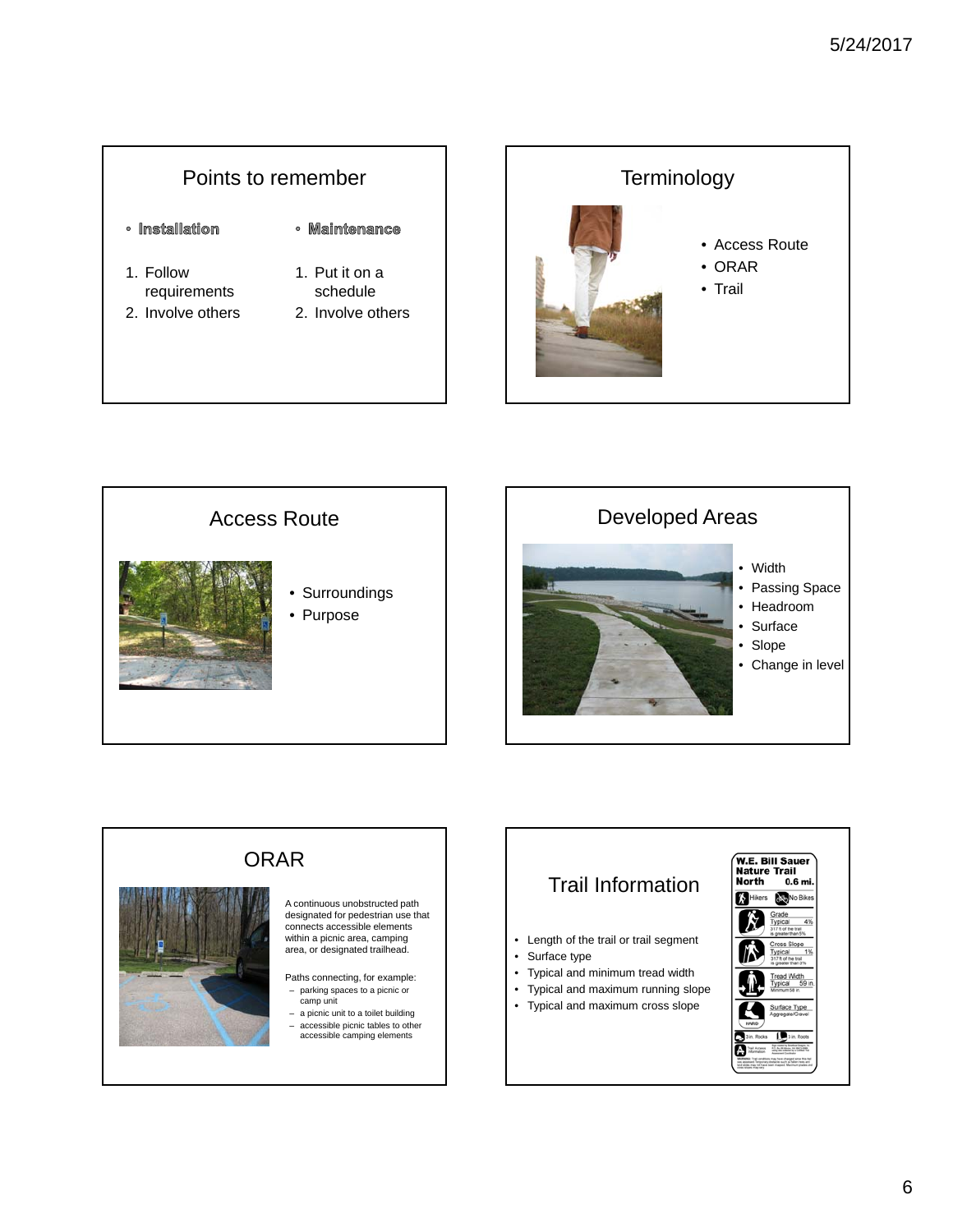

- Surface
- Clear Width
- Passing Space
- Obstacles
- Openings
	-
- Resting Intervals
- Protruding Objects
- 1019.2 Conditional Exceptions
- **Compliance;**
- 1. is not feasible due to terrain.
- 2. cannot be accomplished with the prevailing construction practices.
- 3. would fundamentally alter the function or purpose of the facility or the setting.
- 4. is precluded by the:
	-
	-
	-
	- Endangered Species Act (16 U.S.C. §§ 1531 et seq.);<br>• National Environmental Policy Act (42 U.S.C. §§ 4321 et seq.);<br>• National Historic Preservation Act (16 U.S.C. §§ 4720 et seq.);<br>• Wilderness Act (16 U.S.C. §§ 1131